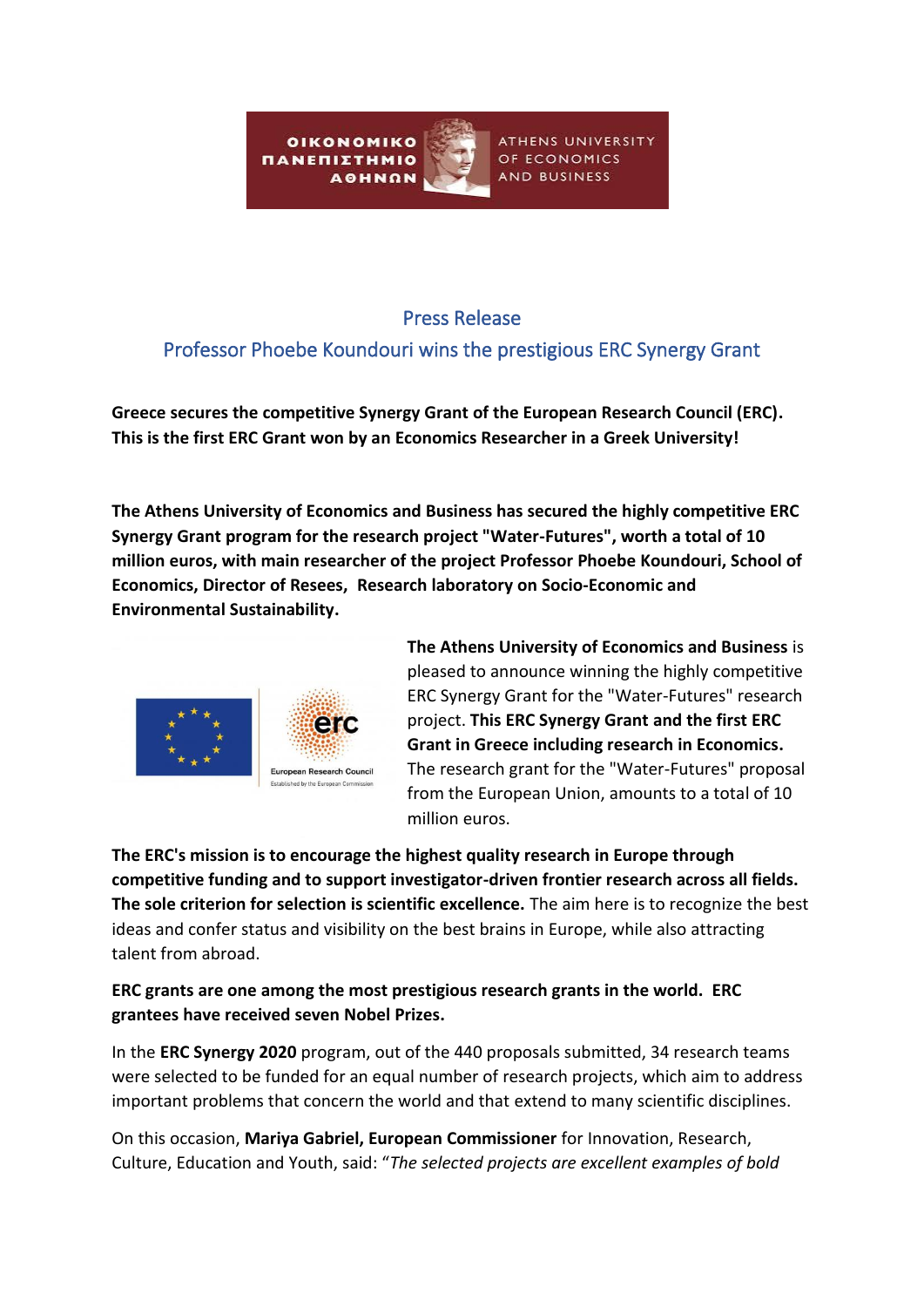*scientific thinking. Many of these endeavours will tackle pressing issues in specific areas such as health, the environment and climate. Others will push the frontiers of knowledge, creating new opportunities in ways that we cannot fully predict today. I'm proud that the EU, while taking firm action to tackle the immediate challenges posed by the coronavirus crisis, is also continuing to invest in our long-term future by supporting these exceptional researchers. By taking the long view, we are strengthening Europe's position as a global research powerhouse."*

**The President of the ERC**, **Professor Jean-Pierre Bourguignon**, commented: "*The ERC Scientific Council devised the Synergy Grants to offer a space where ambitious researchers could join forces to tackle multifaceted scientific challenges. Each of the new teams is aiming at nothing less than an important breakthrough. I am especially glad to see that so many European laureates look further afield to involve top scientists and scholars working in North and South America, Australia and Japan. Not only can this enrich ERC-funded projects, but it also gives a new dimension to global research cooperation involving European teams*."

The subsidized project, entitled **"Smart Water Futures: Designing the Next Generation of Urban Drinking Water Systems"** and the acronym **"Water-Futures"** is a collaboration between four internationally recognized researchers and their teams: **Professor Marios Polykarpou** of the University of Cyprus, who is also the Project Coordinator, **Professor Barbara Hammer** of Bielefeld University in Germany, **Professor Phoebe Koundouri** of the Athens University of Economics and Business in Greece, and **Professor Dragan Savić** of the KWR Water Research Institute in the Netherlands.

Prof. **Phoebe Koundouri** stated on the occasion of this important distinction: "*The ERC grant is one of the most prestigious scientific distinctions for a researcher and his/her academic institution. I am proud that we were able to bring such a distinction to Greece. Our ambition is to produce interdisciplinary research with a strong scientific impact and social footprint."*



Professor Dr. Phoebe Koundouri holds a PhD and MPhil in Economics and Econometrics from the University of Cambridge (UK). She is Professor in Economic Theory and Policy,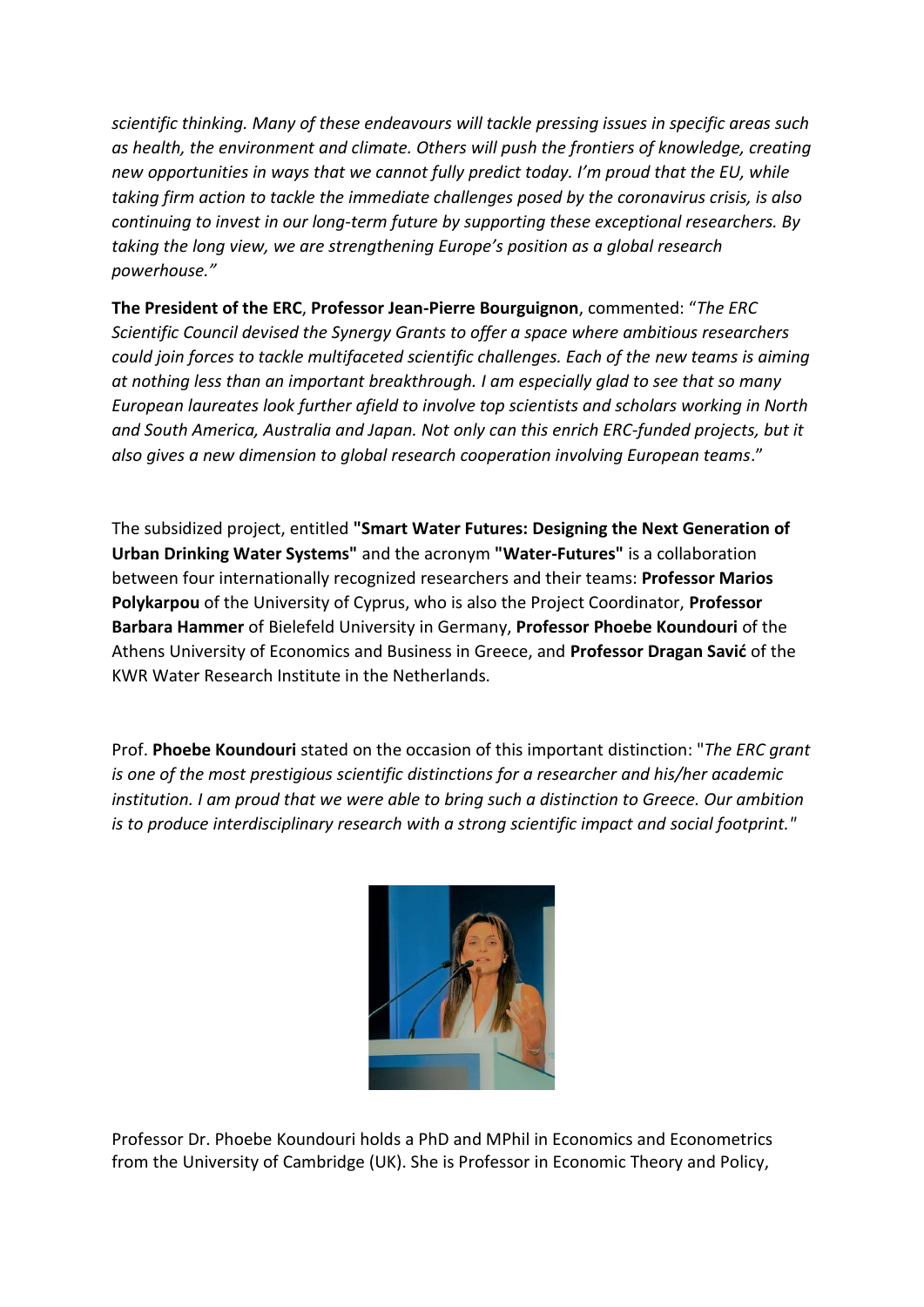School of Economics, Athens University of Economics and Business (Greece) and she is the elected President of the European Association of Environmental and Natural Resource Economists [EAERE](http://www.eaere.org/) with more than 1200 scientific member institutions from more than 75 different countries). Prof. Koundouri is listed in the most-cited women economists in the world, with 15 published books and more than 250 published scientific papers *<https://scholar.google.com/citations?user=BIczbp4AAAAJ&hl=en>*

Prof. Phoebe Koundouri is also the Founder and Scientific Director of the Research Laboratory on Socio-Economic and Environmental Sustainability [\(ReSEES\)](http://www.dept.aueb.gr/en/ReSEES) at the Athens University of Economics and Business and an affiliated Professor at the ATHENA Research and Innovation Center <https://www.athena-innovation.gr/en/home> where she directs [EIT](http://www.athenarc.gr/en/eit-climate-kic-greece-hub) [Climate-KIC](http://www.athenarc.gr/en/eit-climate-kic-greece-hub) Hub Greece of the European Institute of Innovation and [Technology.](https://eit.europa.eu/) She is also the co-chair of the United Nations Sustainable Development Network Greece UN [SDSN](http://www.unsdsn.gr/) [Greece,](http://www.unsdsn.gr/) chair of the Scientific Advisory Board of the International Centre for Research on the Environment and the Economy [\(ICRE8\)](http://www.icre8.eu/) and chair of the scientific advisory board of the [European](http://www.efi.int/) Forest Institute. Recently she has founded the think tank "European Cluster on Sustainability Transition".

In the past, Professor Koundouri has held academic positions at the University of Cambridge, University College London, the University of Reading and the London School of Economics. She acts as an advisor to the European Commission, World Bank, EIB, EBRD, OECD, UN, NATO, WHO, numerous national and international foundations and organizations, as well as national governments in all five continents. Notably she is currently member of the drafting Prime-Misterial Committee for 10-year development and recovery plan for Greece, as well as in the Climate Change Committee of the Greek Ministry of Environment and Energy. She holds a global leadership role in the UN SDSN for European Green Deal (EGD) implementation, Sustainable Shipping and Ports, 4-seas Blue Growth Initiative and is leading (together with Prof. Jeff Sachs) the Senior Working Group on Transformation Pathways for the implementation of EGD. She is also a member of the CEPR (Center for European and Policy Research) Network (RPN) on Climate Change <https://cepr.org/content/cepr-rpn-climate-change-researchers> and a Commissioner of the New Lancet Commission on COVID-19 [https://covid19commission.org/commissioners.](https://covid19commission.org/commissioners)

Since 1997, she has coordinated more than 80 interdisciplinary research and deep demonstration projects and has attracted significant competitive research funding, while she has supervised about 30 PhD students. She co-coordinates the EIT [Climate](https://www.climate-kic.org/programmes/entrepreneurship/accelerator/) KIC [Accelerator](https://www.climate-kic.org/programmes/entrepreneurship/accelerator/) and is an important mobilizer of the European Innovation Acceleration Ecosystem. Professor Koundouri and her large interdisciplinary team (more than hundred researchers) have produced research and policy results that have contributed to shaping European policies. Over the last two decades, Professor Koundouri has given keynote and public lecturers all over the world and received various prizes for academic excellence.

#### **Smart Water Futures: Designing the Next Generation of Urban Drinking Water Systems (Water-Futures)**

United Nations predicts that by 2050, 70% of the Earth's population will be living in cities because of ongoing astyphilia. This will be a very big challenge and will put a significant strain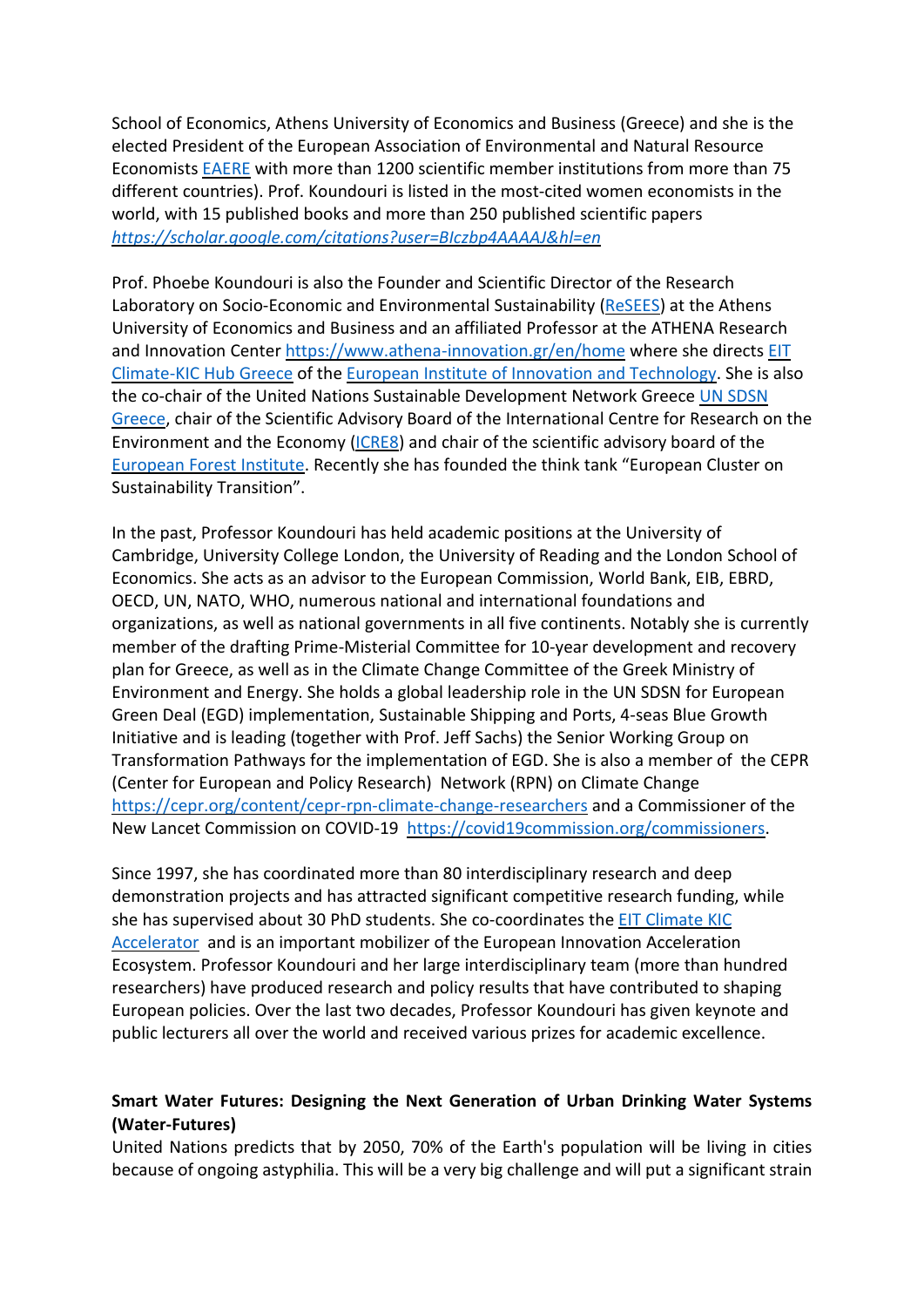on water supply systems and water supply organizations. Traditionally, changes and improvements in the infrastructure of water distribution networks have been made mainly when cities had to deal with a crisis or some urgent needs and were rarely the result of proper planning. Urban water supply designers could not predict in the long run those uncertain and dubious factors that would affect urban development and their actual water supply needs.

### *The key question, according to the experienced and interdisciplinary team of scientists in the project, is, "how can the provision of high quality water supply services be achieved in the future, given the climatic, economic and population pressures, as well as the deep uncertainty that characterizes them?" »*

The **Water-Futures** project aims to develop a theoretical framework for decision-making and promotion of urban water supply systems. The main goal is to make these systems socially equitable, cost-effective and environmentally sound, in line with the United Nations Sustainable Development Agenda 2030. These next-generation water systems will use new technologies to integrate real-time monitoring and control, with long-term robustness and flexibility.

The results of the "Water-Futures" project will provide the theoretical and practical basis to enable various stakeholders, policy makers and administrators of these systems to make socially acceptable and fair decisions, which will balance short-term decisions. taken algorithmically in real time, together with long-term decisions concerning the transition and planning of new infrastructure for the evolution of urban water distribution systems. In addition, the new scientific results will be applied to three exemplary studies presenting different types of systems: a mature and relatively stable system in the Netherlands, a mature and rapidly growing system in Cyprus and a relatively recent supply system in Mexico with high growth and specific challenges. , which contain limited resources, intermittent supply and significant water loss due to leaks.

#### **Relative Press Releases:**

### **ERC ANNOUNCES 34 NEW SYNERGY GRANTS: [https://erc.europa.eu/news/erc-2020](https://erc.europa.eu/news/erc-2020-synergy-grants-results) [synergy-grants-results](https://erc.europa.eu/news/erc-2020-synergy-grants-results)**

**Watch the video - Highlighted research projects of the ERC 2020 Synergy Grant results [https://www.youtube.com/watch?time\\_continue=51&v=4N88Gsmv\\_I8&feature=emb\\_titl](https://www.youtube.com/watch?time_continue=51&v=4N88Gsmv_I8&feature=emb_title) [e](https://www.youtube.com/watch?time_continue=51&v=4N88Gsmv_I8&feature=emb_title) ERC Synergy Grant project examples 2020: [https://erc.europa.eu/news](https://erc.europa.eu/news-events/magazine/erc-2020-synergy-grants-examples)[events/magazine/erc-2020-synergy-grants-examples](https://erc.europa.eu/news-events/magazine/erc-2020-synergy-grants-examples) More Information : ERC [website](https://erc.europa.eu/)**

**Press release of the KWR Water Research Institute: <https://www.kwrwater.nl/en/actueel/erc-synergy-grant-smart-water-futures>**